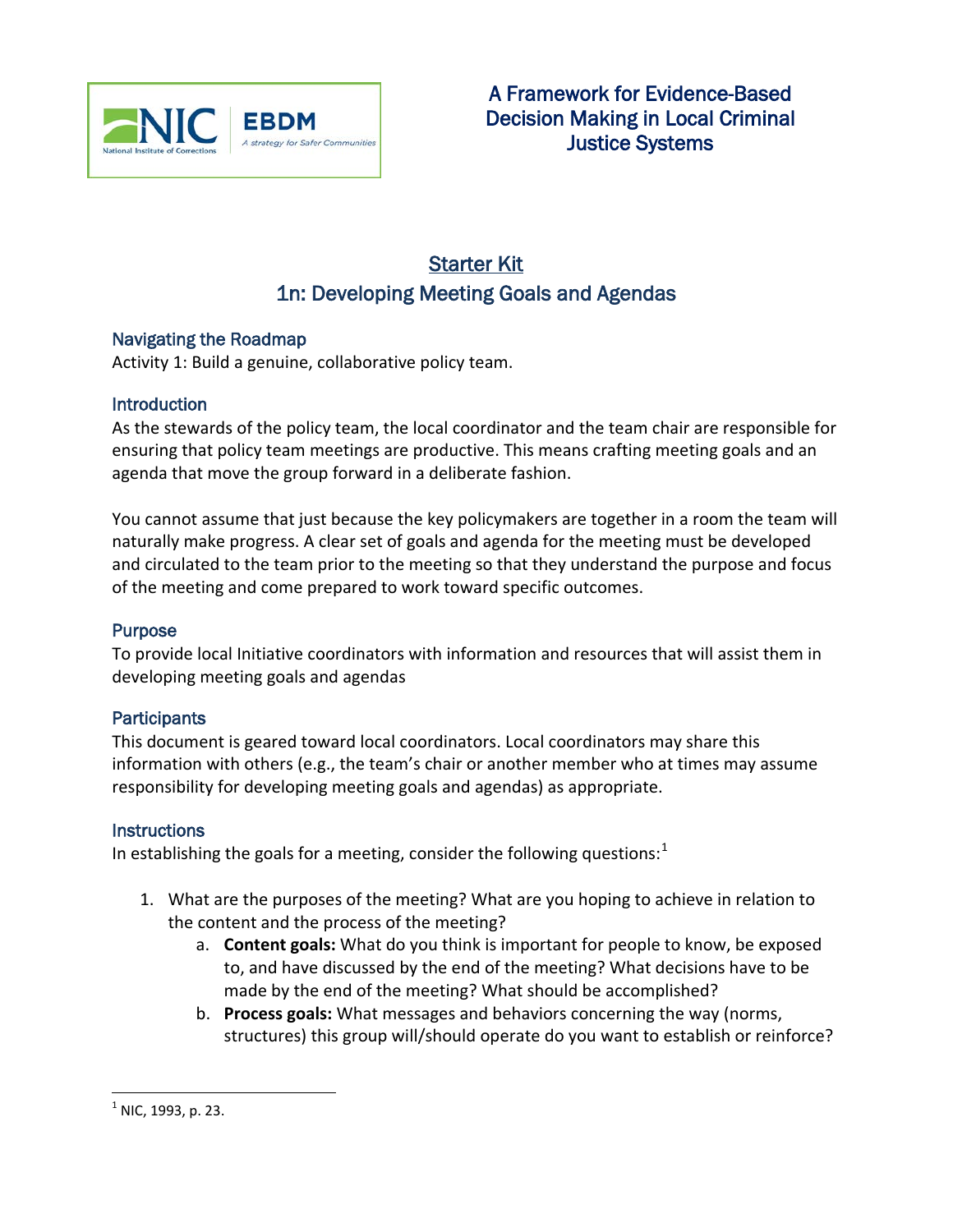- 2. Develop these into clear statements of the goals for the meeting.
- 3. How do the meeting goals fit into the longer-term goals, mission, vision, etc., of the policy team?

In planning the agenda for a meeting, consider the following: $<sup>2</sup>$  $<sup>2</sup>$  $<sup>2</sup>$ </sup>

- 1. Consider the goals you developed above. Break these down into three categories:
	- a. **Information items:** This is information that you need to share with policy team members (e.g., results from a study or article) that do not require discussion or feedback.
	- b. **Discussion items:** These are the topics that are up for discussion, feedback, and/or development by team members (e.g., the team may discuss how arrest decisions are made).
	- c. **Decision items:** The team should spend the majority of its time coming to agreement about certain topics or determining how to move forward (particularly once the team has been established and has been meeting regularly for some time). Strive to focus on decision items for two-thirds of your team meeting time.
- 2. Determine the chronology of the agenda items:
	- a. ls there a logical progression of activities? For example, do you move from general to specific, from specific to general, or back and forth?
	- b. Do transitions from one agenda component to another seem smooth?
	- c. Are the activities consistent with the process development of the group? For example, activities that generate heavy conflict or personal vulnerability should probably not be the first items on the agenda.
- 3. The meeting leader does not have to take responsibility for all the items on the agenda. Assign other policy team members to lead different parts of the agenda as appropriate. (Make sure to tell them ahead of time what is expected of them!)
- 4. You may begin a meeting by checking in with team members regarding their progress in accomplishing their "homework" since the last meeting. (This is where creating meeting records that remind members of their responsibilities comes in handy!) Regularly checking in with everyone about their progress will encourage accountability.
- 5. Include as the final agenda item next steps and action planning. This will ensure that the group discusses what will happen in between this meeting and the next.
- 6. Consider whether the agenda accomplishes your meeting goals.

 $<sup>2</sup>$  Ibid.</sup>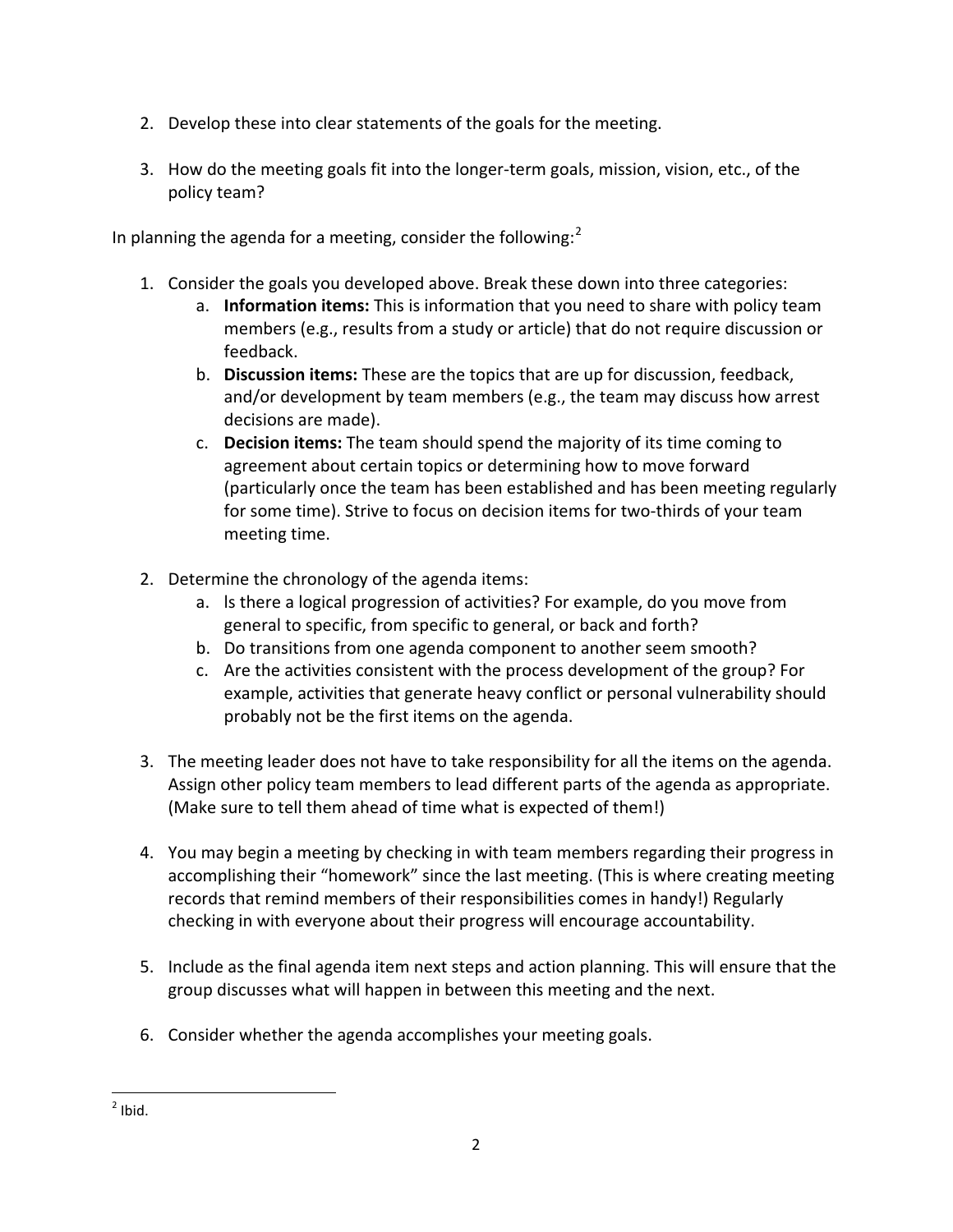## **Tips**

When developing agendas, you might consider the following:

- Is there a balance between lecture/presentations and participatory activities? Between "light" discussions and "deep" (e.g., potentially conflicting) discussions? In thinking about balance, be careful not to overload people with too much of one thing.
- What materials will you need for the meeting? How will information be presented verbally, on a flip chart, on handouts that can be read later?
- Will the physical space and environment accommodate your goals and agenda? For example: Is there enough space to break into smaller groups? Is there wall space for hanging up flipchart paper? Can the tables and chairs be moved to meet your needs?
- What do your team members want to cover during the meeting? Soliciting feedback or input from policy team members before finalizing the agenda is important to gaining their buy-in.
- <span id="page-2-0"></span>• Is the agenda realistic in terms of timing? Remember: everything takes longer than you expect it to!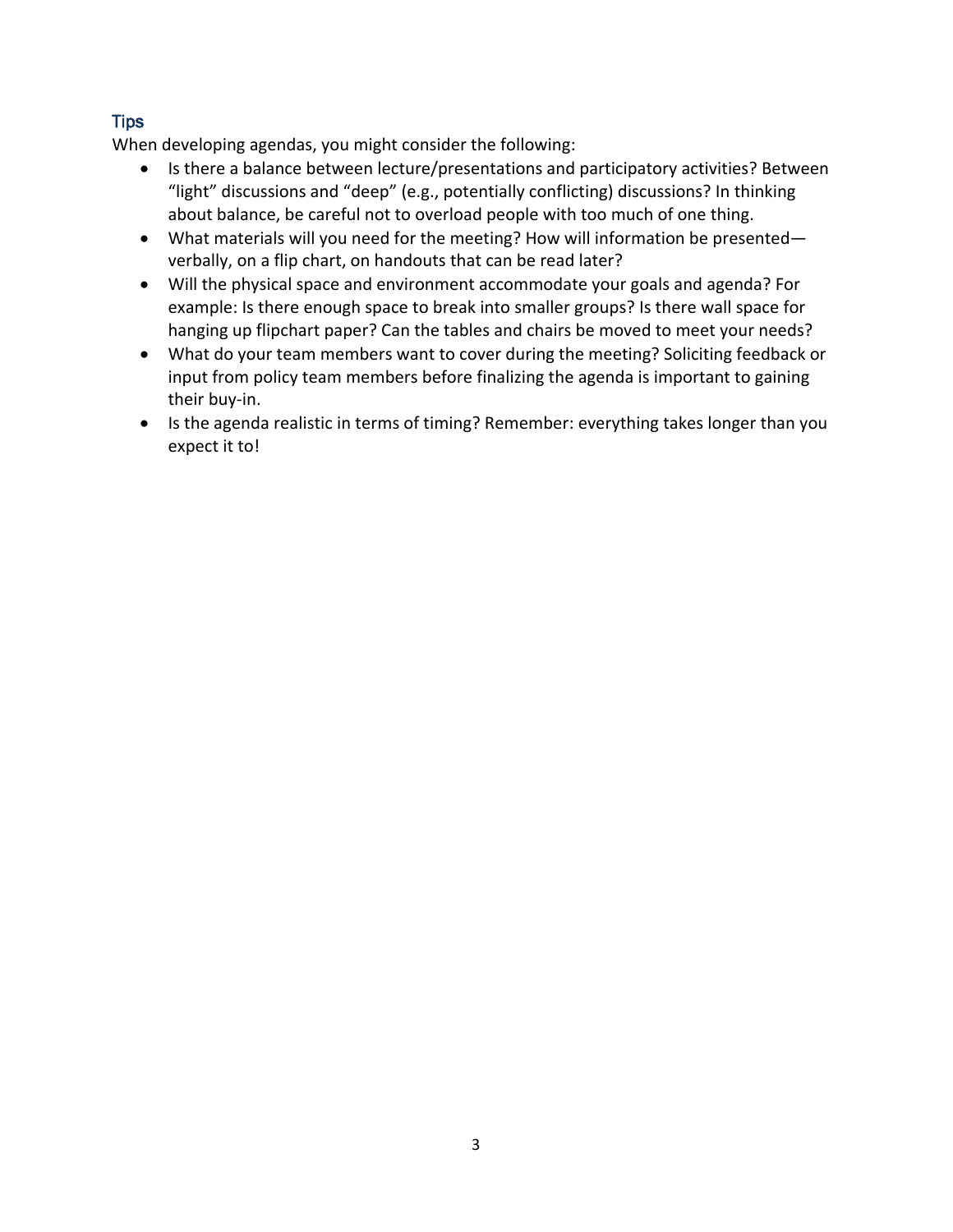## Example: Yamhill County, Oregon, Policy Meeting Goals and Agenda

#### **Meeting Goals**

The goals of today's meeting are to

- 1. continue work on and discussion about system mapping, key decision points, and use of evidence/information at decision points;
- 2. begin to develop a communications/messaging strategy; and
- 3. discuss upcoming work activities.

#### **Agenda**

7:00 a.m. Review of today's meeting goals

7:05 a.m. Mapping

- Check in on key decision points and upcoming work group process
- Check in on data collection strategy
- Check in on resource inventory
- Preliminary discussion: opportunities for advancement
- 8:00 a.m. Communication/Messaging Strategy
	- Who are the key audiences?
	- What information do they receive now, and from whom?
	- What are the things they most need to know?
	- When do they need this information?
	- Who is best positioned to provide this information?
	- What are our "ground rules" about communicating?

### 8:50 a.m. Next steps

9:00 a.m. Adjourn

#### **Next Meeting Dates:** All meetings will be held in the Annex.

- February 3, 7:30–9:00
- February 15, 7:00–9:00
- March 3, 7:30 9:00
- March 15, 7:00–9:00
- April 7, 7:30–9:00
- April 19, 7:00–9:00
- May 5, 7:30–9:00
- May 17, 7:00–9:00
- June 2, 7:30–9:00
- June 21, 7:00–9:00